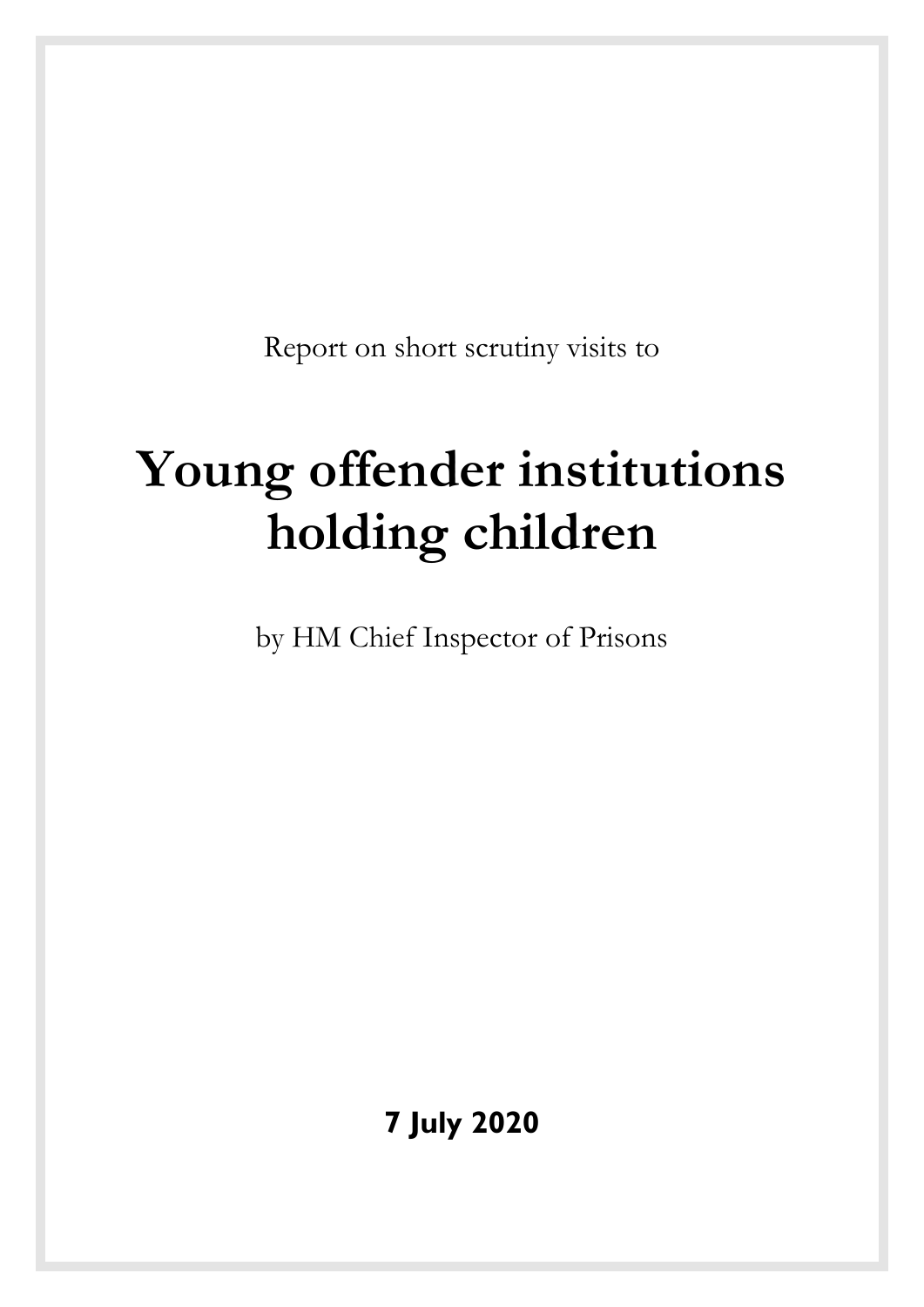#### Crown copyright 2020

This publication, excluding logos, is licensed under the terms of the Open Government Licence v3.0 except where otherwise stated. To view this licence, visit [nationalarchives.gov.uk/doc/open-government-licence/version/3](http://nationalarchives.gov.uk/doc/open-government-licence/version/3/) or write to the Information Policy Team, The National Archives, Kew, London TW9 4DU, or email[: psi@nationalarchives.gsi.gov.uk.](mailto:psi@nationalarchives.gsi.gov.uk) 

Where we have identified any third party copyright information you will need to obtain permission from the copyright holders concerned.

Any enquiries regarding this publication should be sent to us at the address below or: [hmiprisons.enquiries@hmiprisons.gsi.gov.uk](mailto:hmiprisons.enquiries@hmiprisons.gsi.gov.uk)

This publication is available for download at[: http://www.justiceinspectorates.gov.uk/hmiprisons/](http://www.justiceinspectorates.gov.uk/hmiprisons/) 

Printed and published by: Her Majesty's Inspectorate of Prisons 3rd floor 10 South Colonnade Canary Wharf London E14 4PU England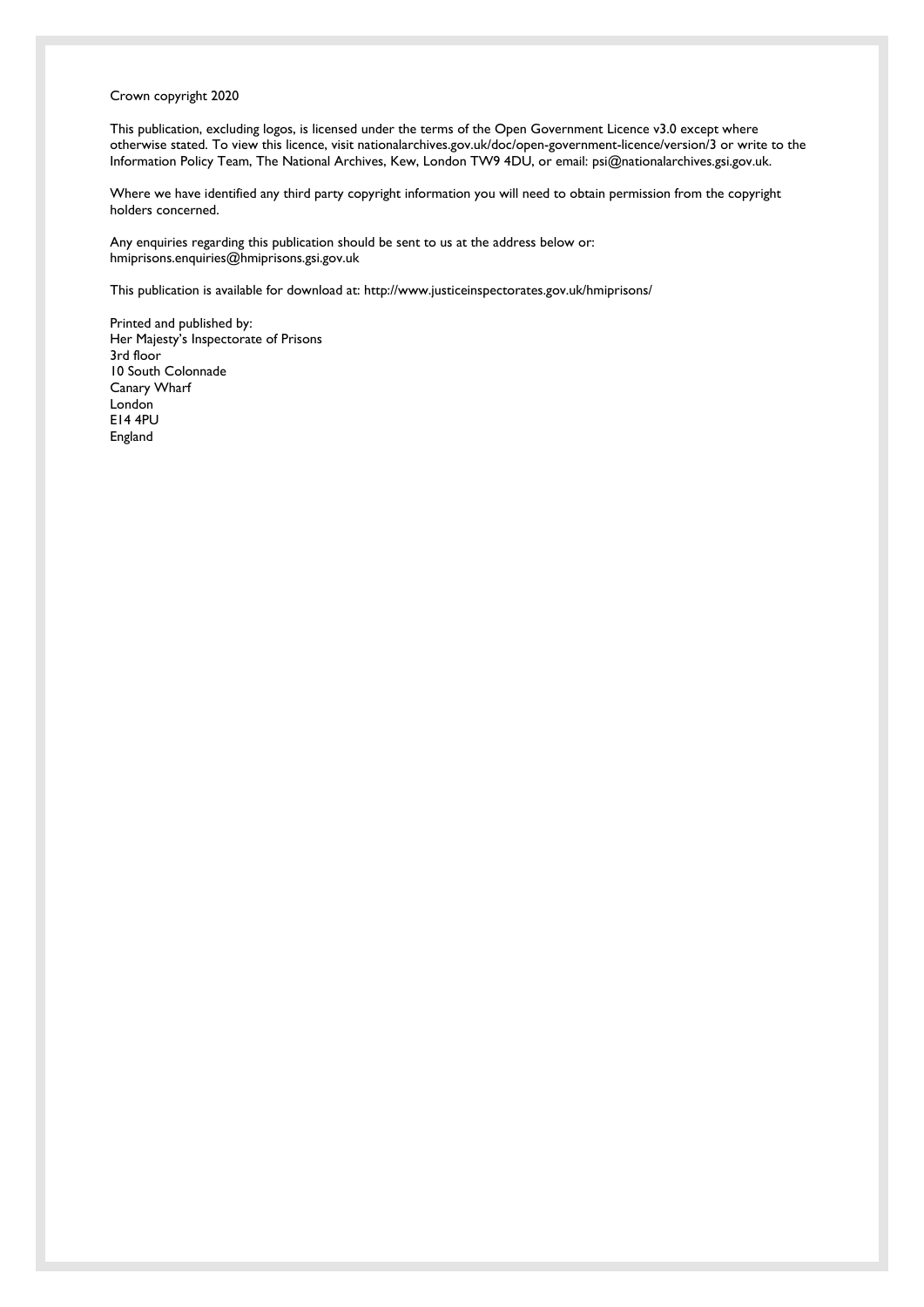# **Contents**

| Glossary of terms              | $\overline{4}$ |
|--------------------------------|----------------|
| About this report              | 5              |
| Introduction                   | $\overline{7}$ |
| Notable positive practice      | 9              |
| Section 1. Safety              | 10             |
| Section 2. Care                | 12             |
| Section 3. Purposeful activity | 15             |
| Section 4. Resettlement        | 16             |
| Section 5. Appendix            | 18             |
| Scrutiny visit team            | 18             |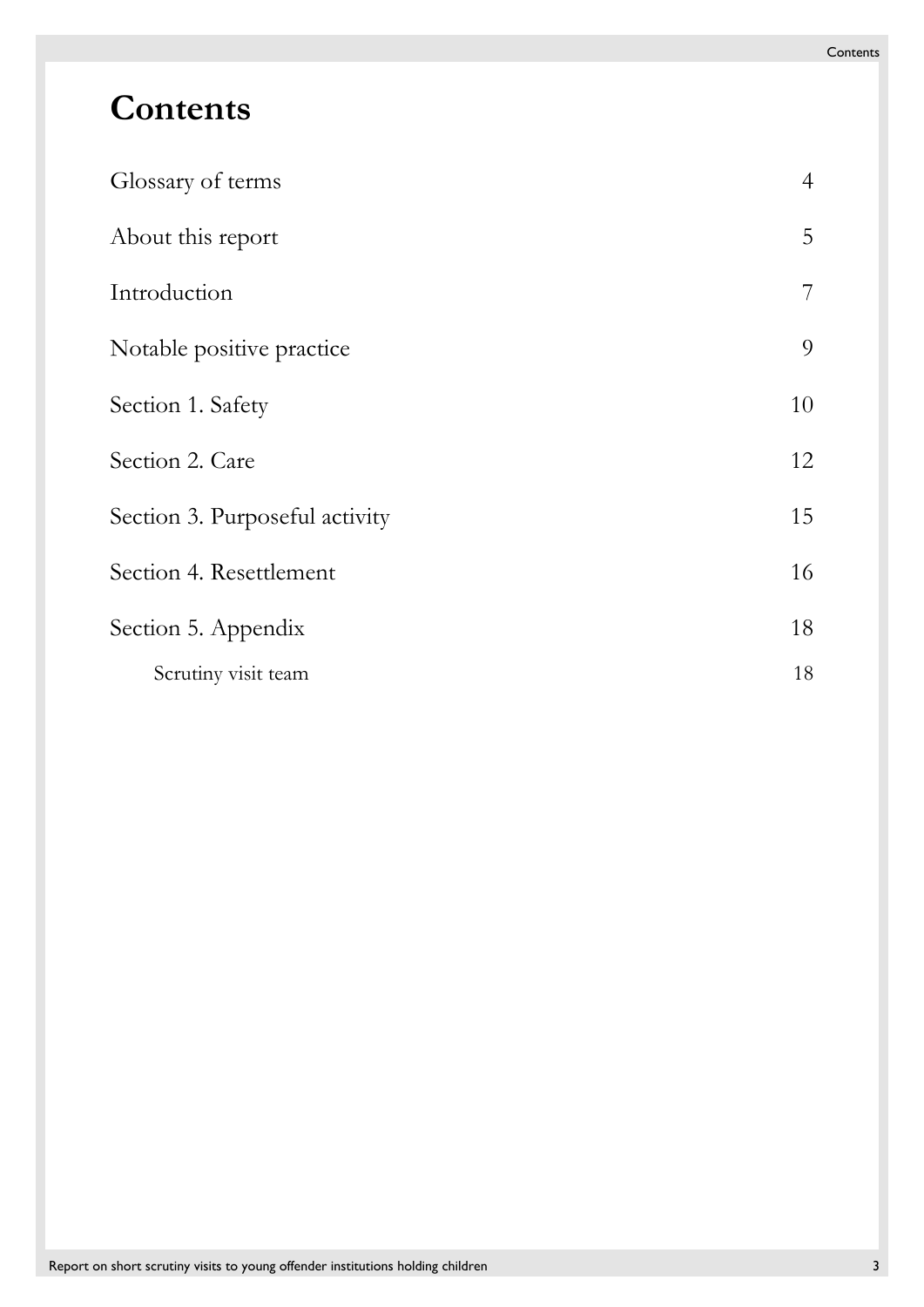# <span id="page-3-1"></span><span id="page-3-0"></span>**Glossary of terms**

We try to make our reports as clear as possible, and this short glossary should help to explain some of the specialist terms you may find. If you need an explanation of any other terms, please see the longer report glossary on our website at: [http://www.justiceinspectorates.gov.uk/hmiprisons/about](http://www.justiceinspectorates.gov.uk/hmiprisons/about-our-inspections/)[our-inspections/](http://www.justiceinspectorates.gov.uk/hmiprisons/about-our-inspections/)

#### **End of Custody Temporary Release Scheme**

A national scheme through which risk-assessed prisoners, who are within two months of their release date, can be temporarily released from custody. See: <https://www.gov.uk/government/publications/covid-19-prison-releases>

#### **National Framework for Prison Regimes and Services**

This framework sets out how HM Prison and Probation Service (HMPPS) will take decisions about the easing of the COVID-19 restrictions in prisons. The national guidance aims to ensure consistency in decision-making by governors.

#### **Personal protective equipment (PPE)**

Safety equipment including masks, aprons and gloves, worn by frontline workers during the COVID-19 pandemic.

#### **Purple visits**

A secure video calling system commissioned by HMPPS. This system requires users to download an app to their phone or computer. Before a visit can be booked, users must upload valid ID.

#### **Reverse cohorting unit (RCU)**

Unit where newly-arrived prisoners are held in quarantine for 14 days.

#### **Shielding**

Those who have health conditions that make them vulnerable to infection are held for at least 12 weeks in a shielding unit.

#### **Short scrutiny visit (SSV)**

A new type of HM Inspectorate of Prisons (HMI Prisons) visit in which three similar establishments (for example, young offender institutions or local prisons) are visited. The aim of these visits is not to report on how an establishment meets HMI Prisons' Expectations, as in a regular full inspection, but to give a snapshot of how it is responding to the COVID-19 pandemic and to share any positive practice found.

#### **Social distancing**

The practice of staying two metres apart from other individuals, recommended by Public Health England as a measure to reduce the transmission of COVID-19.

### **SECURE STAIRS**

SECURE STAIRS (the Framework for Integrated Care) addresses the needs of children in secure children's homes, secure training centres and young offender institutions. This framework allows for a joined-up approach to assessment, sentence/intervention planning and care, including input from mental health staff regardless of previous diagnosis, as well as from social care and education professionals and the operational staff working in the setting.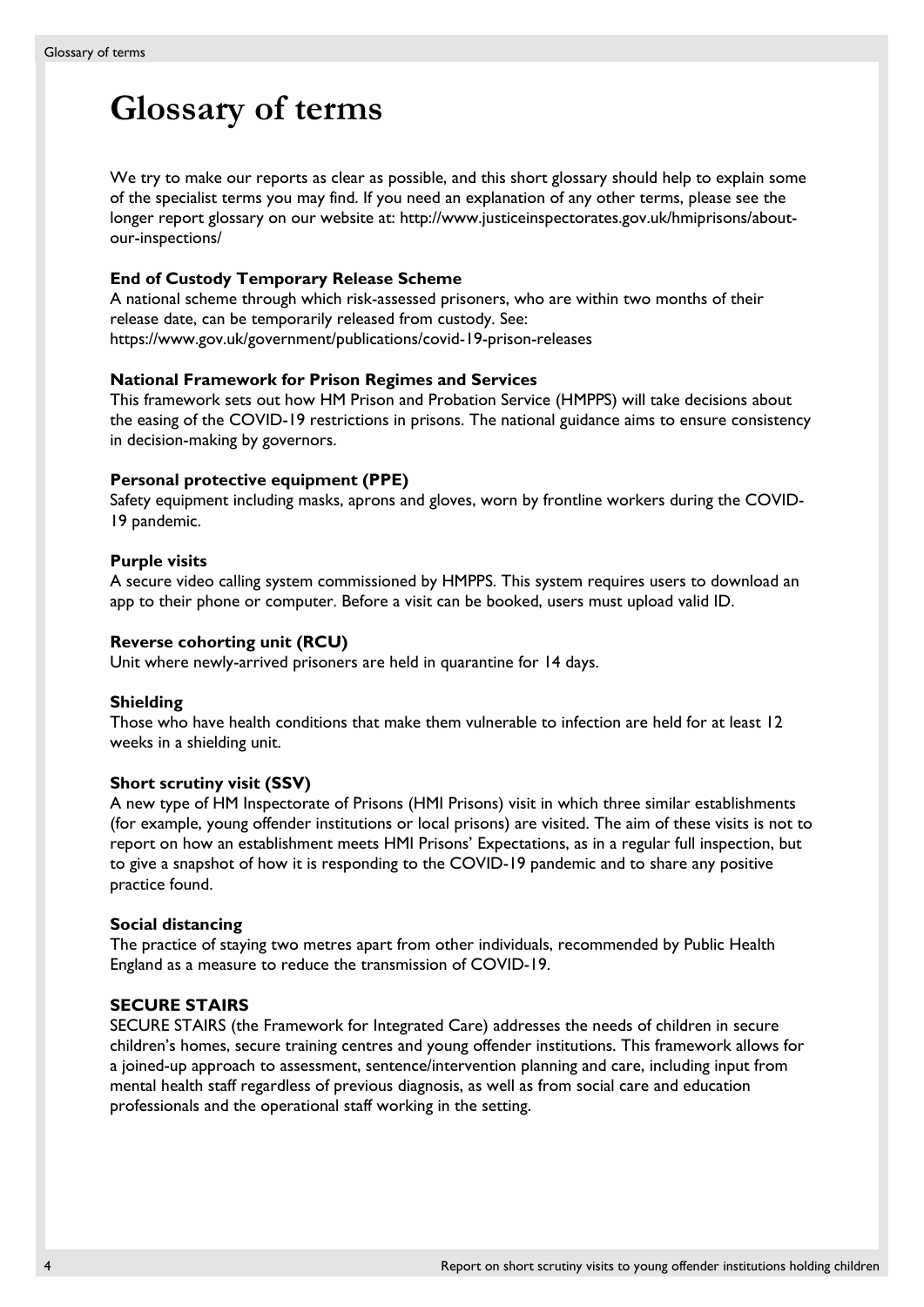### <span id="page-4-0"></span>**About this report**

- A1 Her Majesty's Inspectorate of Prisons (HMI Prisons) is an independent, statutory organisation which reports on the treatment and conditions of those detained in prisons, young offender institutions, secure training centres, immigration detention facilities, police and court custody and military detention.
- A2 All visits carried out by HM Inspectorate of Prisons contribute to the UK's response to its international obligations under the Optional Protocol to the UN Convention against Torture and other Cruel, Inhuman or Degrading Treatment or Punishment (OPCAT). OPCAT requires that all places of detention are visited regularly by independent bodies – known as the National Preventive Mechanism (NPM) – which monitor the treatment of and conditions for detainees. HM Inspectorate of Prisons is one of several bodies making up the NPM in the UK.
- A3 HMI Prisons normally reports against a wide range of detailed standards, which are listed in our Expectations. Inspection teams of up to 12 people are usually in establishments across two weeks, speaking to prisoners and staff, observing prison life and examining a large amount of documentation and evidence. The COVID-19 pandemic has required a substantial revision of such norms, at least in the short term.
- A4 A detailed briefing document on our new methodology is available on the HMI Prisons website (https://www.justiceinspectorates.gov.uk/hmiprisons/2020/03/covid-19-update/). It discusses the reasons for the actions we are taking, the primacy given to public health considerations and their place within the approach of what we have termed 'short scrutiny visits'. The purpose of our current approach is to:
	- fulfil HMI Prisons' statutory duty to report on treatment and conditions effectively, without adding unreasonable burdens to a system currently dealing with unprecedented challenges
	- promote transparency about the response to COVID-19 in places of detention and ensure that lessons can be learned quickly
	- use an adapted methodology which provides effective independent scrutiny while adhering at all times to the 'do no harm' principle. This means that HMI Prisons will not put detainees, prison staff or its own staff at unreasonable risk and will work in line with national public health guidance.
- A5 HMI Prisons recognises that at times of crisis and operational pressure, the risks of both conscious and unintentional mistreatment increase, and external perspective and oversight of closed institutions become even more important than usual. By identifying concerns, we also aim to promote more effective and safer practices in prisons, thereby supporting public health. Our methodology will be reviewed and updated in line with changing circumstances.
- A6 Key characteristics of short scrutiny visits are that only two to three inspectors will attend establishments, including a health inspector. Each visit will take place over the course of a single day, and will focus on a small number of issues which are essential to the care and basic rights of those detained in the current circumstances. These critical areas include: care for the most vulnerable prisoners and the need for meaningful human contact; support for those at risk of self-harm and suicide; hygiene; legal rights; health care; access to fresh air; contact with families, friends and the outside world; and support and risk management for those being released.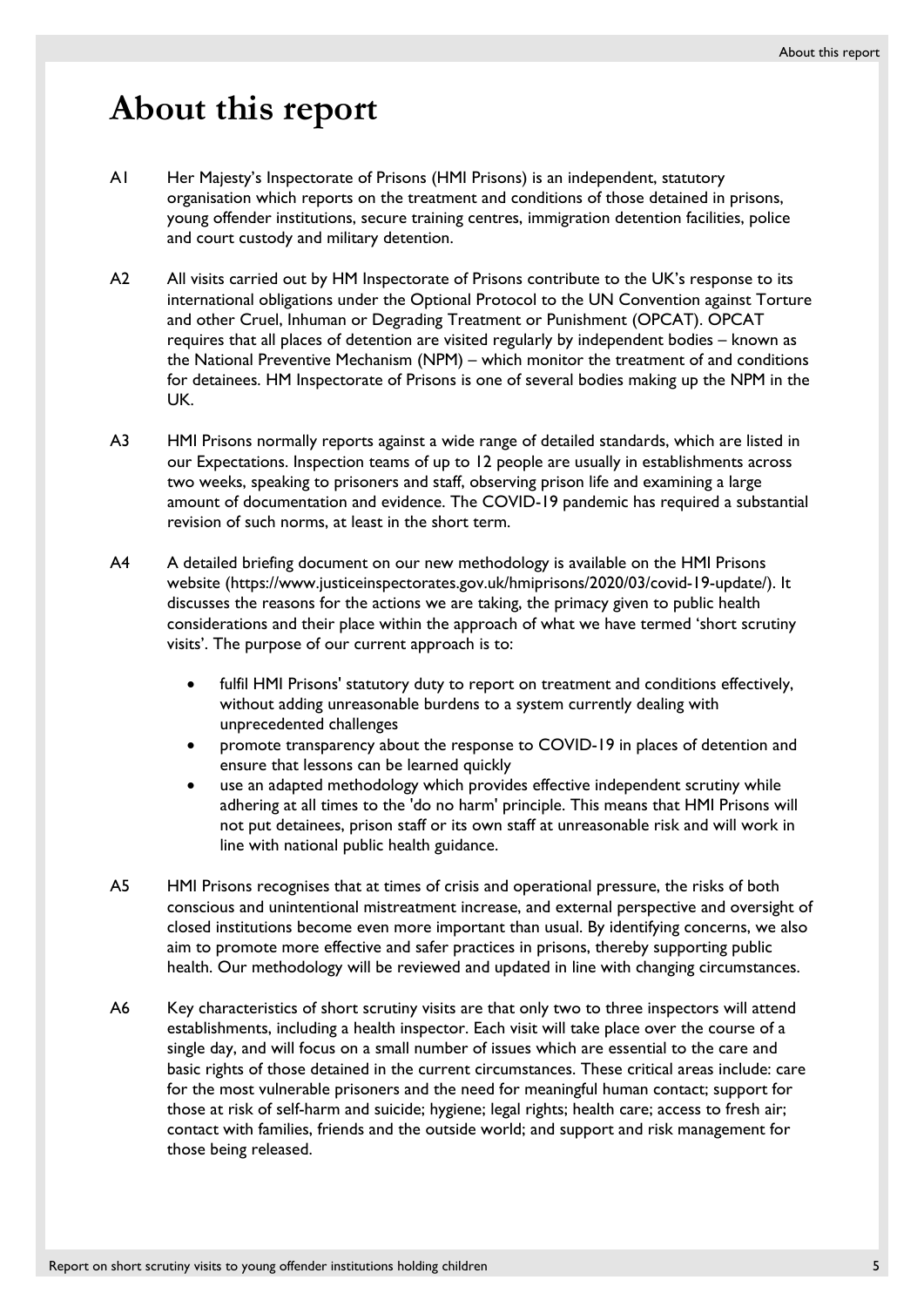#### About this report

- A7 Short scrutiny visits do not allow the exhaustive triangulation of evidence that characterises inspections. However, they do enable us to tell the story of life in prison during the current crisis and comment on the proportionality of the action being taken. Each report will normally encompass three establishments, visited on the same day by different teams. Findings in the report will be presented thematically rather than focusing on individual prisons.
- A8 For more information and updates on our response to the COVID-19 pandemic, see our website: http://www.justiceinspectorates.gov.uk/hmiprisons/2020/03/covid-19-update/.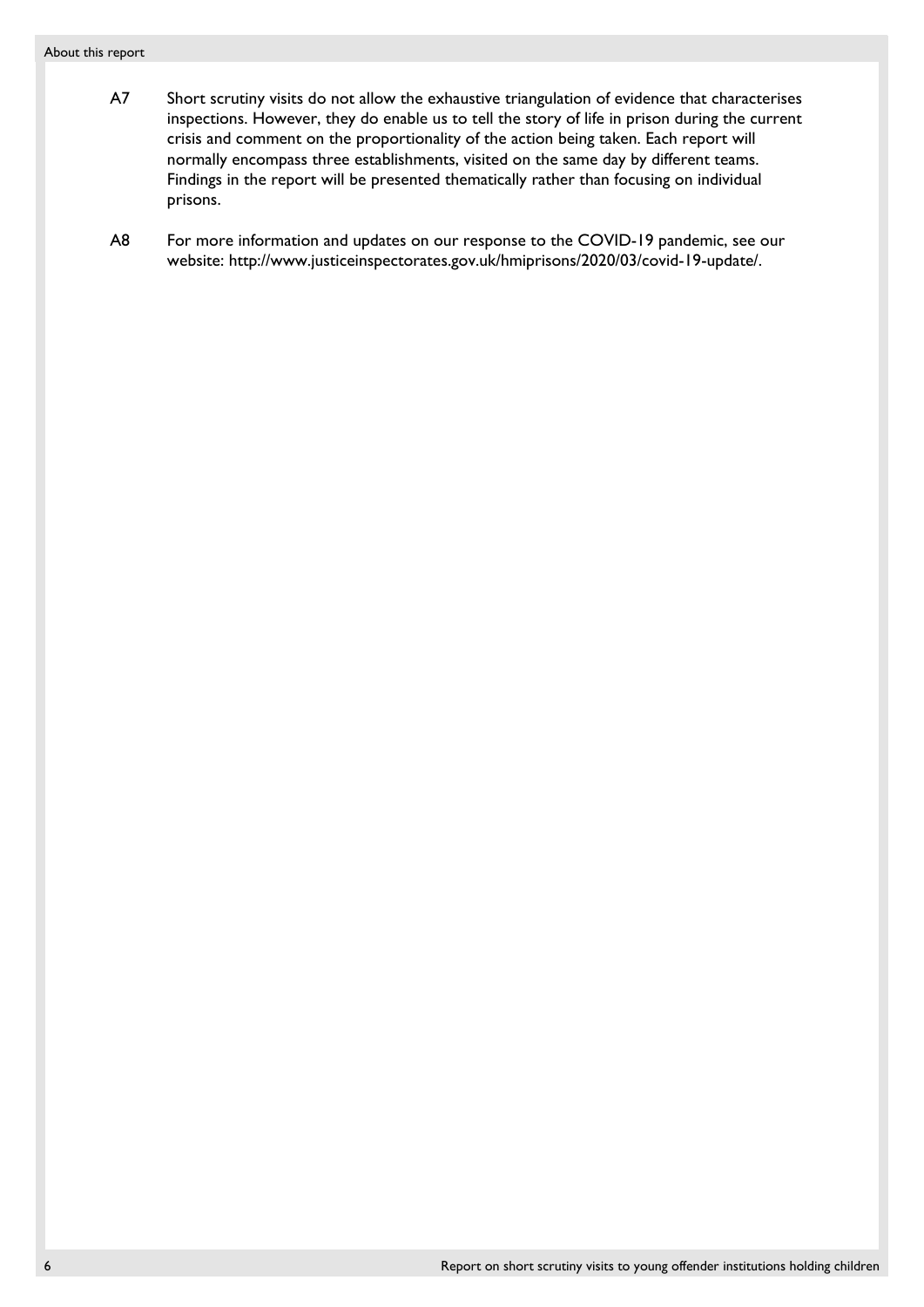## <span id="page-6-0"></span>**Introduction**

This report discusses findings following short scrutiny visits to two young offender institutions (YOIs): HMYOI Feltham A, in south west London, and HMYOI Werrington, near Stoke-on-Trent. These establishments hold children aged 15–17 years old, as well as 18-year-olds who are coming to the end of their sentence or are awaiting a transfer to the adult estate. At the time of our short scrutiny visits each establishment held around 90 children and both were operated directly by the Youth Custody Service (YCS, the part of HM Prison and Probation Service (HMPPS) responsible for children's custody).

This report documents some of the swift actions taken at the two sites in late March, when the restrictions were announced, and the ongoing consequences of these. These included significant regime restrictions, allocating children to 'family groups' of between two and five, separating children who were symptomatic, new to the establishment or particularly vulnerable and implementing social distancing measures. We found that managers had communicated well with both staff and children and it was positive that formal consultation groups had been reinstated at both sites.

However, as was the case when we last visited YOIs in April, our main concern during these visits was the extremely limited amount of time out of cell for all children. The primary cause of this was the decision to stop face-to-face education. As a consequence, nearly all children had been locked up for more than 22 hours every day since the start of the restrictions, which had been imposed some 15 weeks before our visit. This was both disproportionate and avoidable. The Government's guidance is that children who are deemed vulnerable should continue to attend education. Children held in custody meet this definition, meaning education should have continued once the required safety measures had been put in place. Governors at both sites wanted to provide education and had, months before our visits, prepared plans that would have enabled it to be delivered. These plans were stopped by HMPPS and national staff associations.

The lack of face-to-face education provision in YCS-run YOIs was in stark contrast to the provision at other establishments holding children, delivered by other providers. After an initial suspension to put health and safety measures in place, every YOI, secure training centre and secure children's home managed by private or local authority providers has been able to deliver face-to-face education throughout the pandemic.

Across both sites managers and staff were aware of the potentially negative impact of children spending so much time alone in their cells and the effects of such a restricted regime. Managers had been creative, within the substantial constraints placed on them, seconding prison staff to increase the youth work provision and introducing limited opportunities for children to eat communally (at Feltham). Enhanced welfare checks were carried out by a range of agencies at both sites. The YOIs appeared calm and well ordered, and recorded self-harm had reduced since the start of the pandemic.

Health care, including governance, partnership working and management oversight, was effective. Children could see a health care professional swiftly and visit a GP if needed. The dentist at Feltham had been particularly proactive in ensuring children continued to receive a service. It was good to see a range of clinics returning to both sites.

The suspension of visits impacted many children at Feltham and Werrington. The rollout of Purple Visits (a video calling service, see [Glossary of terms\)](#page-3-1) to both establishments in June was positive and managers were working to improve take up and establish ways to use spare capacity. Additional phone credit and letters were also given to children at both sites.

Many resettlement and risk management processes had continued and most children at Werrington attended their review meetings. Both establishments worked hard to ensure that all children had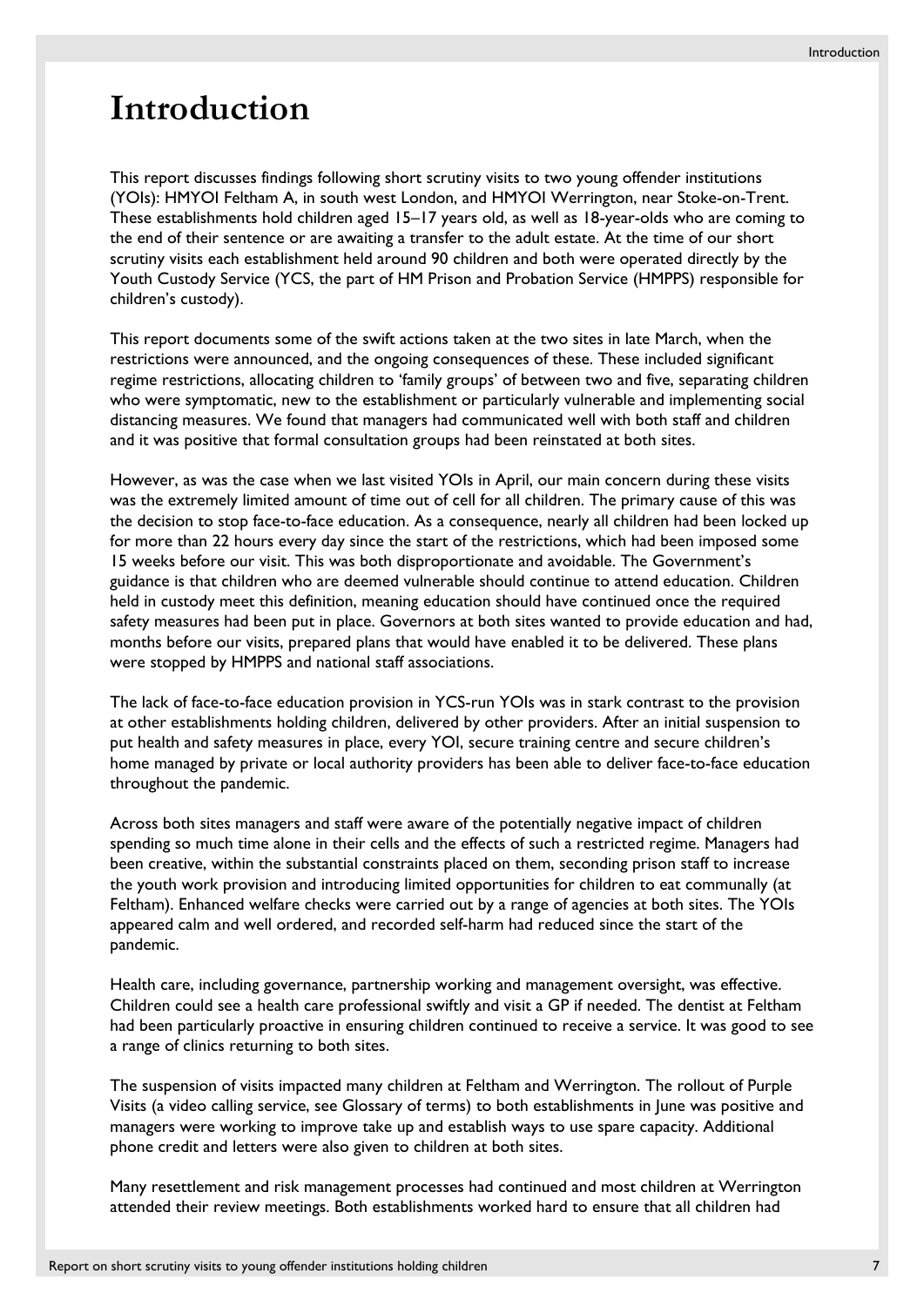accommodation on release and were met at the gate by a suitable adult. We were concerned to see that in two cases at Feltham difficulties in finding someone to take a child home delayed their release. In the most serious case a lack of engagement by a local authority led to a child being held overnight in custody, despite being bailed.

This report outlines positive work by local governors and their staff who acted quickly to keep children safe, delivered a consistent regime and implemented additional safeguards when needed for the children in their care. However, progress in implementing activity has been far too slow nationally. HMPPS national guidance has taken little account of the specific needs of children, and this has resulted in children at Feltham A and Werrington being locked up for 22 hours a day for nearly four months.

**Peter Clarke CVO OBE QPM**

HM Chief Inspector of Prisons July 2020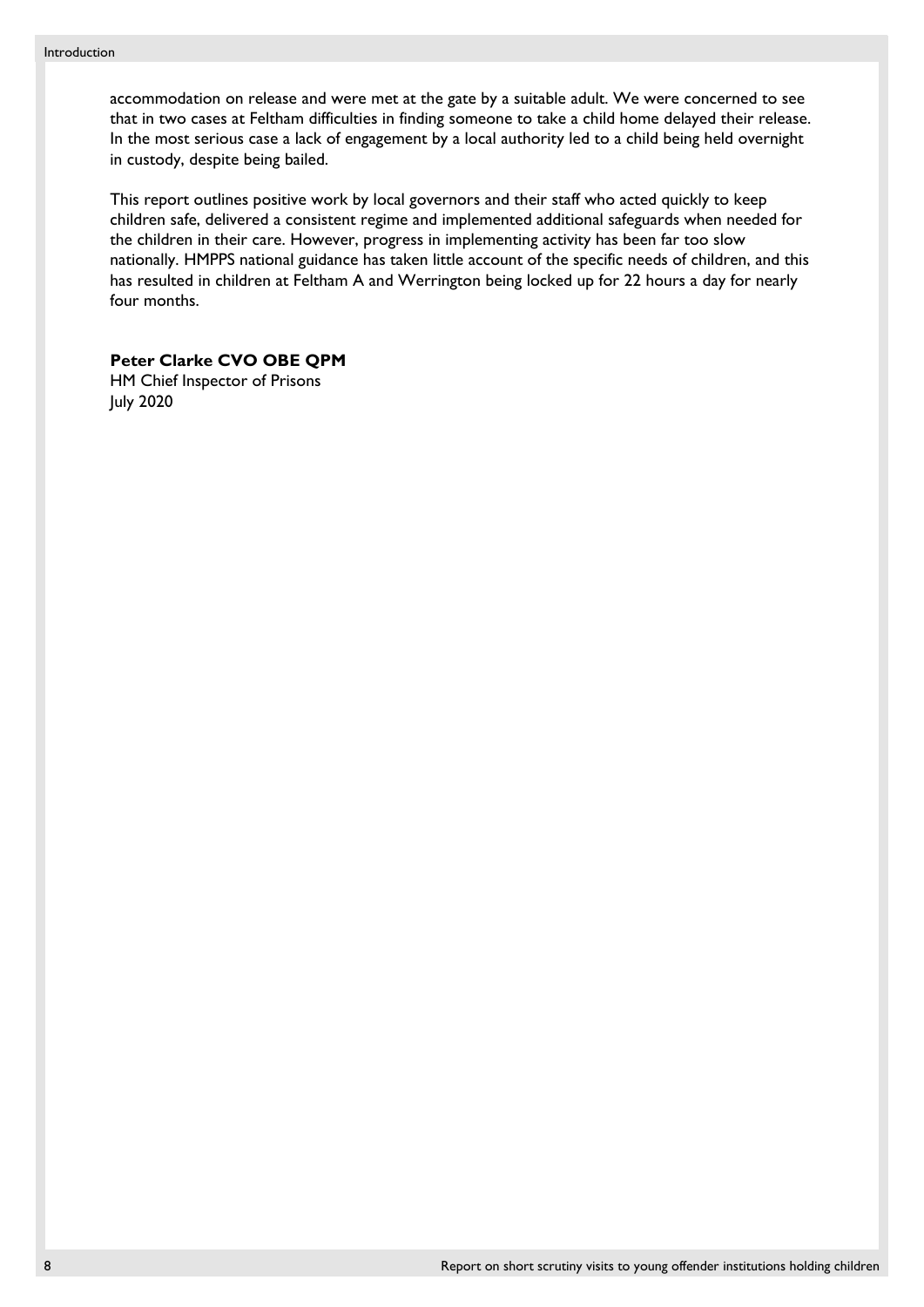# <span id="page-8-0"></span>**Notable positive practice**

- At Werrington, a hot breakfast had been introduced on most days, delivered to the room doors, to enable a welfare check and encourage the children to make a prompt start to the day.
- The family engagement manager at Werrington was in direct contact by email with all who had been willing to supply email or postal addresses, sending them updates on plans for remote visits.
- Additional facilities had been created at Werrington for children to contact resettlement services, through free phone access to youth offending teams and social workers, and a resettlement answering machine.
- At Feltham, PE staff provided structured sessions on the outside sports pitches. In a four-week cycle, children could access two sessions in three weeks and one session in the remaining week.
- Managers at Feltham had seconded prison officers to the youth work provider enabling enhanced delivery of youth work and the development of staff.
- Both sites had implemented additional welfare checks by a range of agencies.
- At Werrington, a helpful COVID-19 hospital escort checklist had been devised by health care staff for escorting officers.
- At Feltham, the dental provider, in consultation with commissioners, had registered as an urgent care centre and was offering a responsive service in line with guidelines.
- At Feltham, the release pack included a face mask, gloves or hand sanitiser, clear guidelines on handwashing and COVID-19 information which the speech and language therapist had reviewed, along with other information making it easy to understand.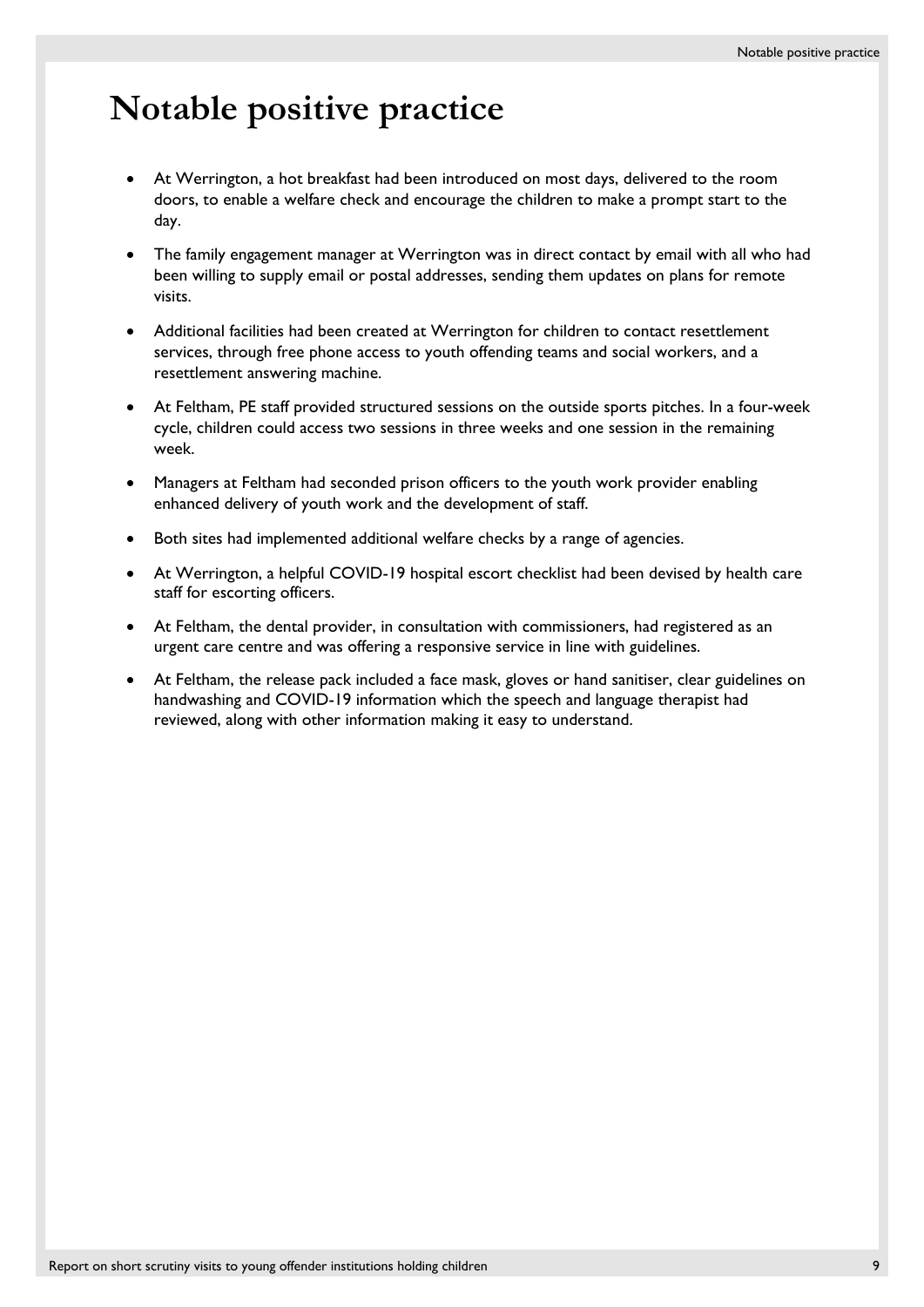# <span id="page-9-0"></span>**Section 1. Safety**

In this section, we report mainly on the actions taken to promote safety; the treatment of children during arrival and early days; and the support for the most vulnerable children, including those at risk of self-harm.

### **Actions taken to promote safety**

- **1.1** Managers at both sites had reacted quickly once the restrictions were announced to implement measures to keep children safe. These included splitting children up into 'family groups' of between two and five, and implementing isolation arrangements for new arrivals, symptomatic children and those who were particularly vulnerable to the virus.
- **1.2** While no child had tested positive at Werrington, Feltham had experienced an outbreak at the end of March. At its peak around 20 detainees were self-isolating across both the young adult and children's site. There was a significant shortfall in testing at the time which meant only five tests were provided, one of which was refused. Three of the remaining four tests were positive, which included one child. There were other symptomatic children who were not able to be tested during this time. The outbreak was successfully contained by 20 April and since this date no child had displayed symptoms of the virus.
- **1.3** Both establishments had experienced significant staffing shortfalls in March and April, and more recently a high number of staff at Werrington had had to self-isolate after a colleague tested positive for COVID-19. Despite this, the limited regime was delivered consistently at both sites.
- **1.4** Our staff survey was completed by 189 people (101 at Feltham and 88 at Werrington). Generally, staff at both sites said they were being kept informed and were positive about the measures taken to keep staff and children safe. We found that communication with staff and children about the restrictions and the reasons behind them was good at both establishments. There were regular notices to both staff and children and consultation groups with children had restarted. The governor at Werrington also spoke to every child face-to-face each week.
- **1.5** Children at both sites told us they initially understood and largely accepted the need for the restrictions, but after 15 weeks of being locked up for more than 22 hours a day some were understandably frustrated about the slow progress in implementing activity, particularly as they saw restrictions easing in the community.
- **1.6** At the time of our visits, both sites had been approved to move to level 3 of the HM Prison and Probation Service (HMPPS) National Framework for recovery (see [Glossary of terms\)](#page-3-1), and plans were in place to ease restrictions and deliver limited additional activities from the week after our visit.
- **1.7** There were no symptomatic or shielding children at either site but there were welldeveloped procedures in place to separate these groups from the rest of the population. While at Feltham no child had been symptomatic since 20 April, we were told the regime for the shielding group only included a shower and exercise twice a week, which was too limited.
- **1.8** Social distancing was working well in most areas at Feltham and there was new signage in place encouraging it at the time of our visit. At Werrington, the design of some areas made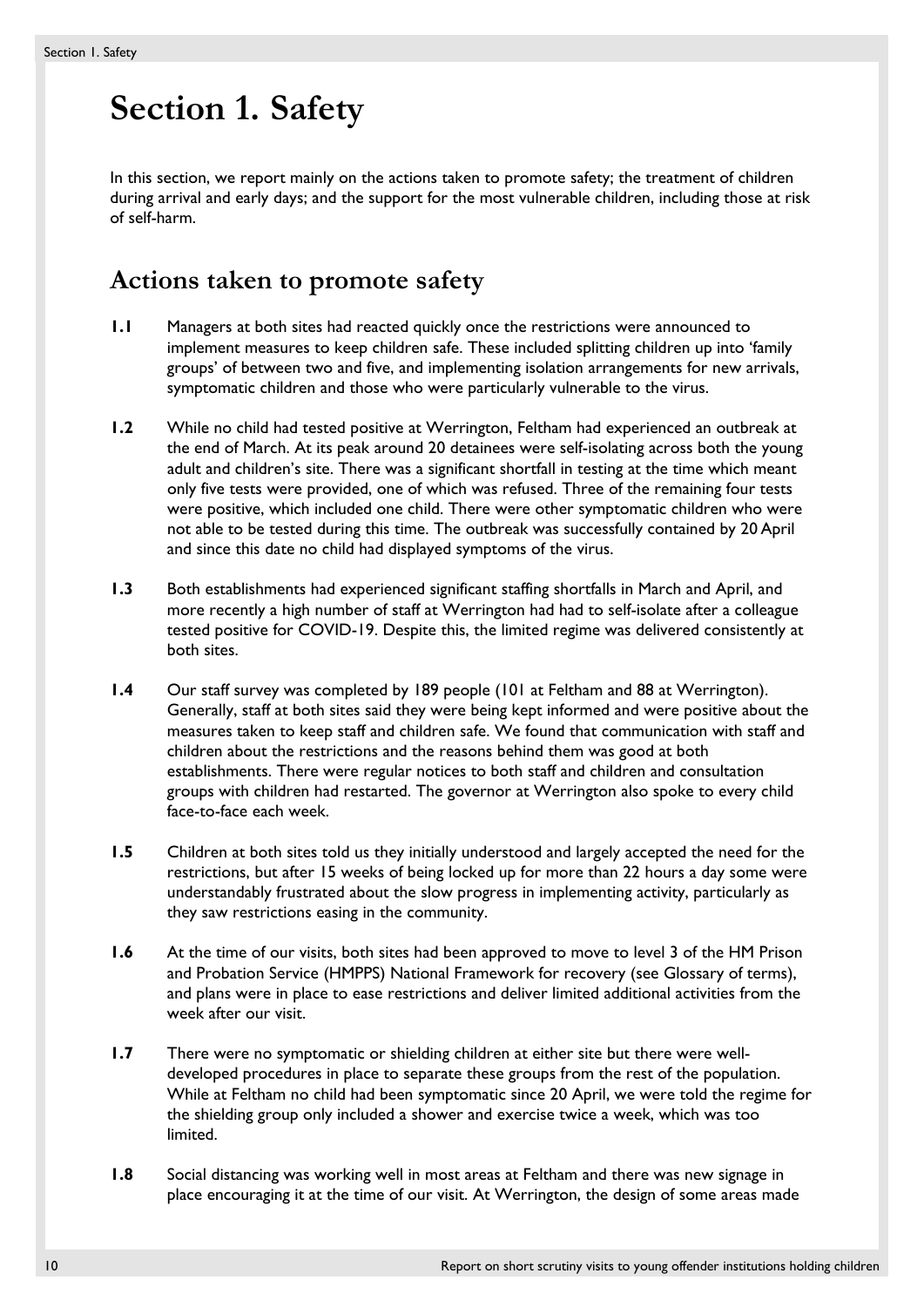social distancing more difficult to achieve, but too many staff and children nonetheless chose not to follow the guidance.

### **Arrival and early days**

- **1.9** Both sites were regularly receiving new arrivals from court. All new arrivals were separated from the rest of the population for 14 days. This was done on designated reverse cohort units (RCUs, see [Glossary of terms\)](#page-3-1).
- **1.10** Reception processes worked well at both sites, which had space to conduct interviews covering risks and vulnerabilities in private. Staff gave children information about COVID-19 and the restrictions in place, and children also had health care assessments while in reception.
- **1.11** Staff did not know children on the RCUs as well as other children. In addition, these children had less time out of their cells and were not always placed in groups, so faced an increased risk of isolation and psychological deterioration.

### **Support for the most vulnerable children, including those at risk of self-harm**

- **1.12** Both establishments were stable and felt settled. Since the restrictions had been introduced there had been a reduction in violence against children and staff, but there had been a spike in assaults against staff at Werrington in May and at Feltham assaults against staff had increased in June. Managers were monitoring this and understood the reasons for the increase. Procedures for challenging bullying and violence and supporting victims continued at both sites.
- **1.13** Self-harm had also reduced since the start of the restrictions. Assessment, care in custody and teamwork (ACCT) case management for children at risk of suicide or self-harm continued to operate, and involved multi-disciplinary reviews that included the child.
- **1.14** Managers and staff were aware of the effects the prolonged restricted regime could have on the most vulnerable children, and made appropriate referrals to safeguarding departments and mental health services for children who were declining their daily activities.
- **1.15** A range of departments checked on the well-being of children and good additional contact and support was being offered by Kinetics youth workers at both sites, and by RoadLight (an organisation that engages with hard-to-reach children in custody) at Feltham. At Werrington, the governor spoke to all children individually once a week. In addition, children continued to have free access to Childline, the Samaritans, the Howard League's legal helpline and the Children's Commissioner's helpline.
- <span id="page-10-0"></span>**1.16** At Feltham we saw different agencies queuing to use the limited private space available on living units and saw some interactions taking place through cell doors (see paragraph [4.8\)](#page-16-0).
- **1.17** In contrast to the efforts that had been made to engage with children and reduce risk, Barnardo's independent advocacy service remained off-site. We could see no good reason for the continued decision, made by Barnardo's, to withdraw this service.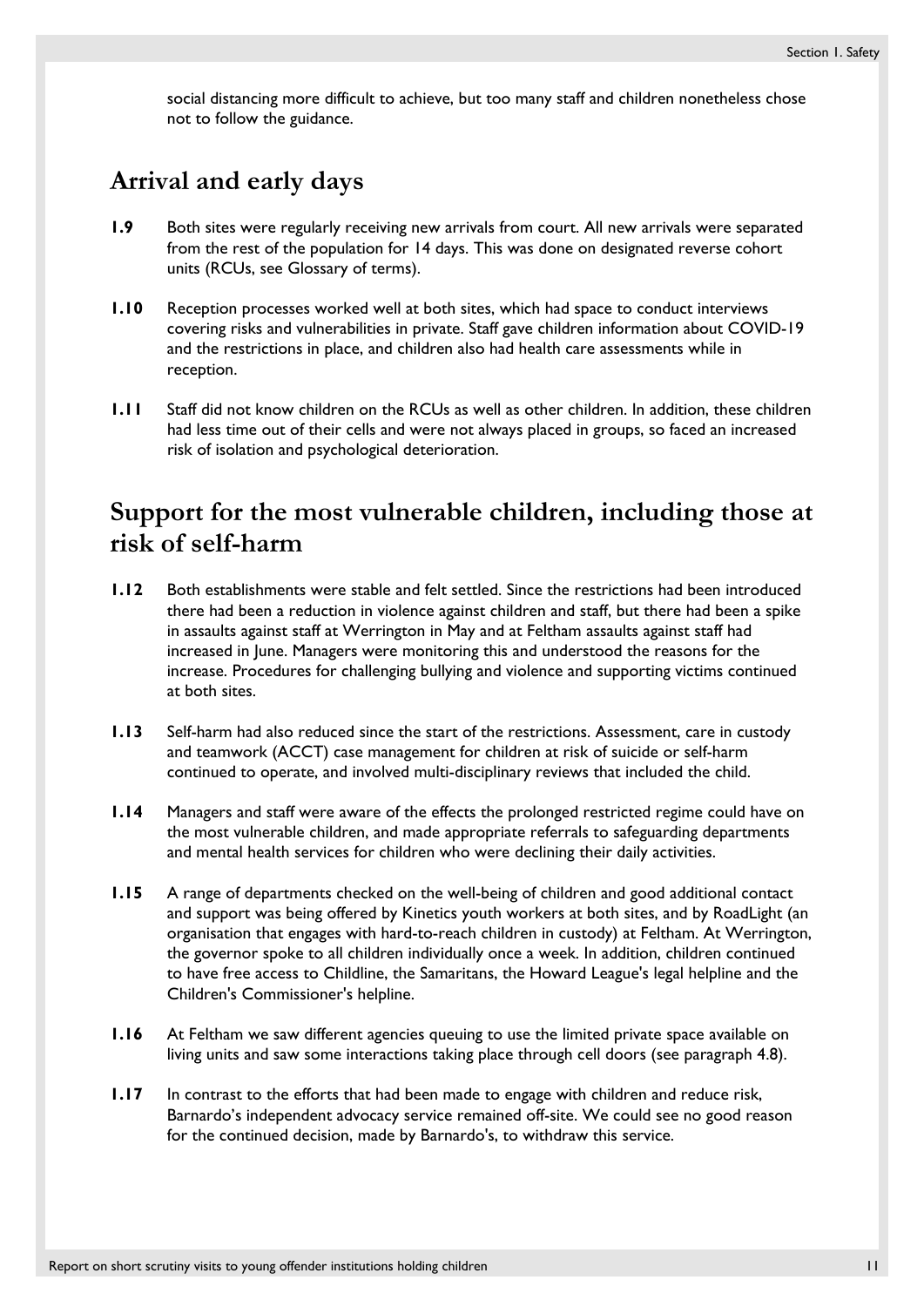# <span id="page-11-0"></span>**Section 2. Care**

In this section, we report mainly on living conditions and health care.

### **Living conditions**

- **2.1** Communal areas at both sites were clean and tidy, with regular deep cleaning taking place throughout the day. Almost all this daily cleaning was being carried out by staff, although at Werrington some children were being brought back into work as cleaners. There was time for children to clean their cell, and equipment and materials for cleaning were readily available. At Werrington there were good systems for ordering these, and new supplies were available daily.
- **2.2** All children had access to a daily shower, in addition to the periods for exercise and domestic duties (see paragraph [3.1\)](#page-14-1).
- **2.3** Staff knew the children well. At Feltham, managers had maintained the custody support plan scheme with some amendments, and while this had faltered at Werrington owing to several staff and children being put in isolation for a period, it was once again running properly at the time of our visit. Sessions did not always take place weekly, but records showed that they covered relevant topics in detail.
- **2.4** The youth council had recently been reinstated at Feltham, providing an opportunity for children to voice concerns and have issues addressed. Similarly, at Werrington the 'junior management team' (a children's consultation group similar to that at Feltham) had begun to meet regularly again and to make suggestions regarding improvements to the facilities and regime.
- **2.5** At Werrington a hot breakfast had been introduced four days a week, with an extra food pack given out on the other days. Meals were served at the room door. The establishment was in favour of having children collect their meals safely from the servery, but after consultation with children this was rejected as it would have resulted in the loss of time for other activities.
- **2.6** The chaplaincies had remained active throughout, and chaplains continued to take part in meetings, ACCT reviews, sentence planning and other meetings as required. Weekly in-cell worship packs had been offered. Some services, with limited numbers, and religious classes were due to resume at Werrington the week after our visit.

### **Health care**

- **2.7** Effective partnership working was evident at both YOIs, with enhanced joint working between the health care service, the establishments, commissioners and Public Health England (PHE). At Feltham, a new health care provider started in April 2020 and while this posed some challenges during the pandemic, the transition had been relatively smooth and well managed.
- **2.8** There was sufficient and suitable personal protective equipment (PPE, see [Glossary of terms\)](#page-3-1) available to health care staff and prison officers at both sites. Training for health care staff and officers at both YOIs had been provided to ensure correct use of face masks.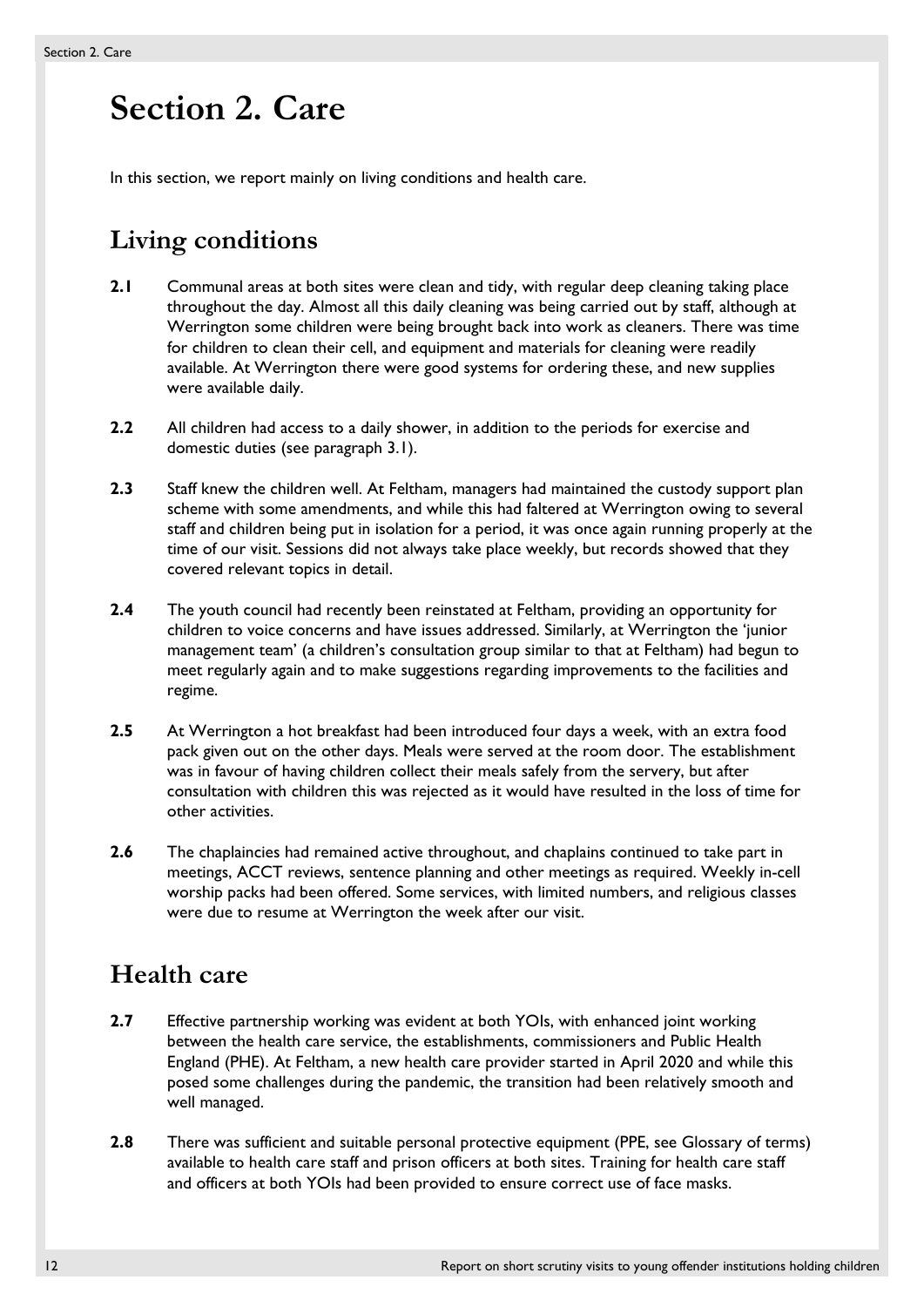- **2.9** At the time of our visit there were no confirmed cases of COVID-19 at either site. At the end of March and beginning of April, there had been eight symptomatic children at Feltham. There was very limited testing available at that time, as PHE only issued a small number of testing kits for the most symptomatic patients. No children or staff had presented as symptomatic since April. At Werrington, no child had tested positive, while one positive case among staff was confirmed in June.
- **2.10** Both sites had followed the national shielding criteria and at Feltham, three children were identified by the GP and senior nurse as eligible for shielding. They were visited and given information about COVID-19 but did not want to shield. At Werrington there were 11 children with asthma who were being monitored but who did not require shielding.
- **2.11** Reverse cohorting units (RCUs, see [Glossary of terms\)](#page-3-1) were in operation at both sites and all new arrivals to the YOIs had their temperatures checked. The comprehensive health screening tool (CHAT) used for reception screening, and subsequent physical, mental health, substance misuse and neurodisability assessments, were undertaken within the required timescales at both sites.
- **2.12** Most routine health provision had temporarily ceased in March 2020 in response to COVID-19 risks. However, essential services were maintained, by effective telephone triage at Werrington and by paper application at Feltham, followed by face-to-face appointments with a nurse or GP when necessary. Several services had now recommenced with restoration plans being actively implemented at both sites. These included immunisation and vaccination clinics, sexual health clinics and the optician; it was good that Werrington had resumed some of these clinics quite early in the lockdown, in April.
- **2.13** Staffing levels at both sites had been maintained, and although there had been some gaps related to COVID-19 and the change of contract at Feltham, this had not affected service delivery. Children we spoke to were happy with the level of health care and in written feedback children were positive about the quality of the service at both sites.
- **2.14** Telephone patient consultations with the hospital had proved successful at Feltham and additional phones had been obtained to support this. External referrals to hospital had reduced to mostly emergency access but the number had started to increase as local hospitals were now offering more appointments. At Werrington a helpful COVID-19 hospital escort checklist had been devised for escorting officers.
- **2.15** At both sites dental services had reduced in line with community services. These were available for triage and had provided antibiotics and pain relief when necessary. At Feltham the dental provider, in consultation with commissioners, had registered as an urgent care centre and was offering a particularly responsive service in line with national dental guidelines, which was commendable.
- <span id="page-12-0"></span>**2.16** The inpatient unit at Feltham had managed some complex mental health patients. It currently held four patients, including one from the children's unit. Although the health and well-being team supported patients on the unit, the regime was curtailed and time out of cell was far more limited than elsewhere in the establishment.
- **2.17** The supply of medicines and prescribing had largely been unaffected at both sites. All those on medication had received a recent in-possession risk assessment which resulted in a few children at Werrington being allowed more supplies of medication. These were subject to closer scrutiny of in-cell stock levels when follow-up scripts were requested. Medicines administration had continued in the health centre and we saw good supervision by officers, careful attention to social distancing and competent administration by registered nurses. Although we did not observe medicine administration at Feltham, governance of revised medicine practices was in place. All controlled drugs were administered from a medication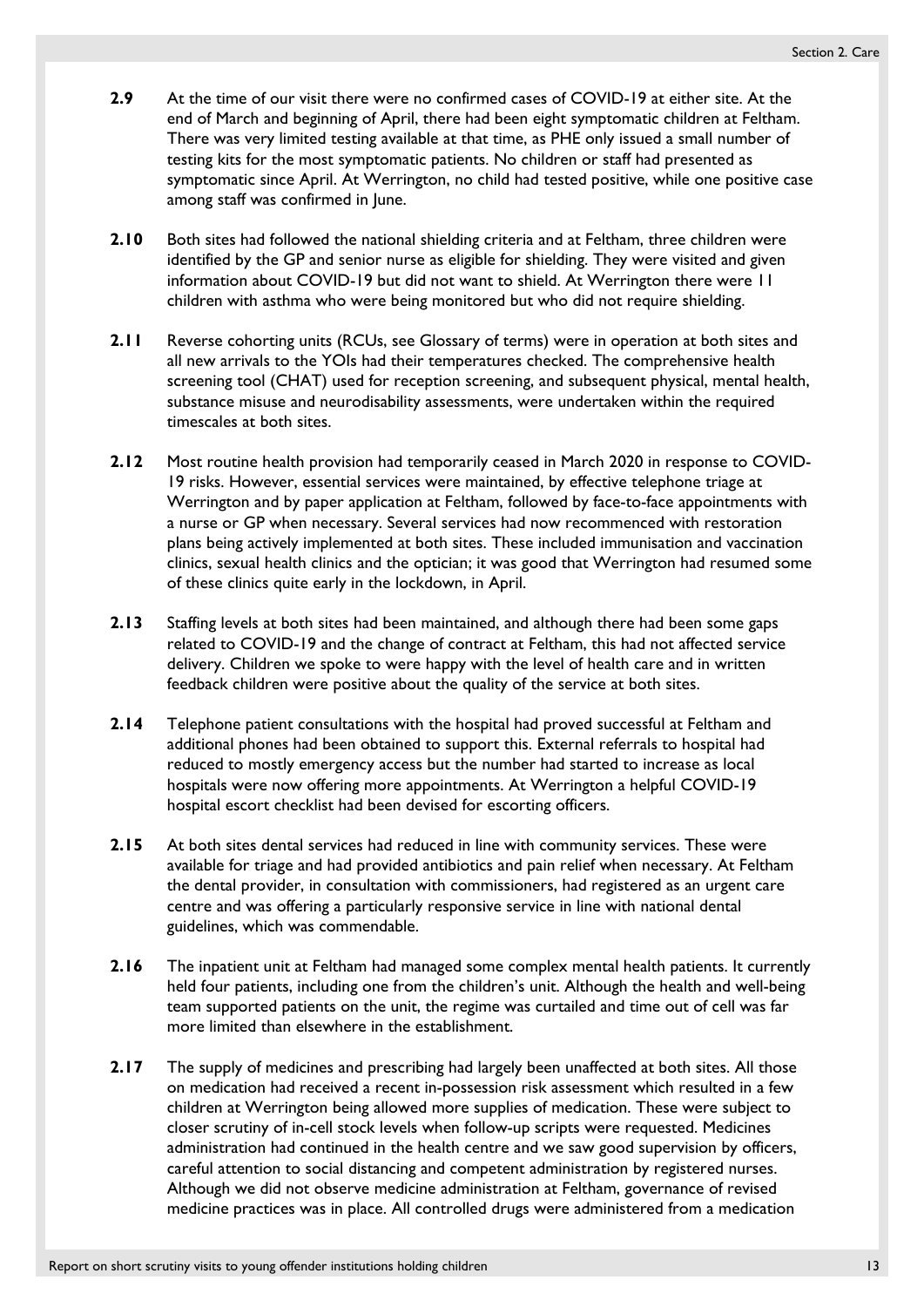hub and other medication was delivered to the door by a nurse and an officer. Plans were in place to return to collection at a medication hub for all medication.

- **2.18** At both sites, a well-resourced multidisciplinary health and well-being team provided an integrated mental health and psychosocial substance misuse service. Fewer staff had been on site due to COVID-19 restrictions, and group work had been curtailed. However, the teams had continued to provide support to children on their caseload and other children when needed, prioritising risk effectively, including urgent referrals and attendance at ACCT reviews. Initially the teams' face-to-face interventions had reduced but it was now increasing at both sites. At both sites a range of distraction packs were available, including one for the management of anxiety, specifically related to COVID-19. Psychosocial support included harm minimisation workbooks, with additional telephone support provided at Werrington and face-to-face meetings taking place at both sites. No child at either site had required clinical substance misuse services.
- **2.19** We were informed that transfers to secure mental health units under the Mental Health Act had been swift for two children at Feltham. At Werrington there had been no requirement for (mental health) transfers since the start of the pandemic.
- **2.20** Progress had been made in implementing SECURE STAIRS (see [Glossary of terms\)](#page-3-1) at both sites prior to lockdown, when further rollout plans were put on hold. These had recently recommenced, though the model was changed at Werrington due to COVID-19 restrictions. Less intensive work had continued to support children, and reflective practice sessions for officers and health care staff had been maintained at both sites.
- **2.21** All children were seen prior to release by a nurse and provided with a face mask, gloves or hand sanitiser. At Feltham the release pack also included clear guidelines on handwashing and COVID-19, information which the speech and language therapist had reviewed for accessibility, along with other information making it easy to understand, which was good practice. If medication was required, an increased supply was given, due to the potential difficulty in getting this in the community.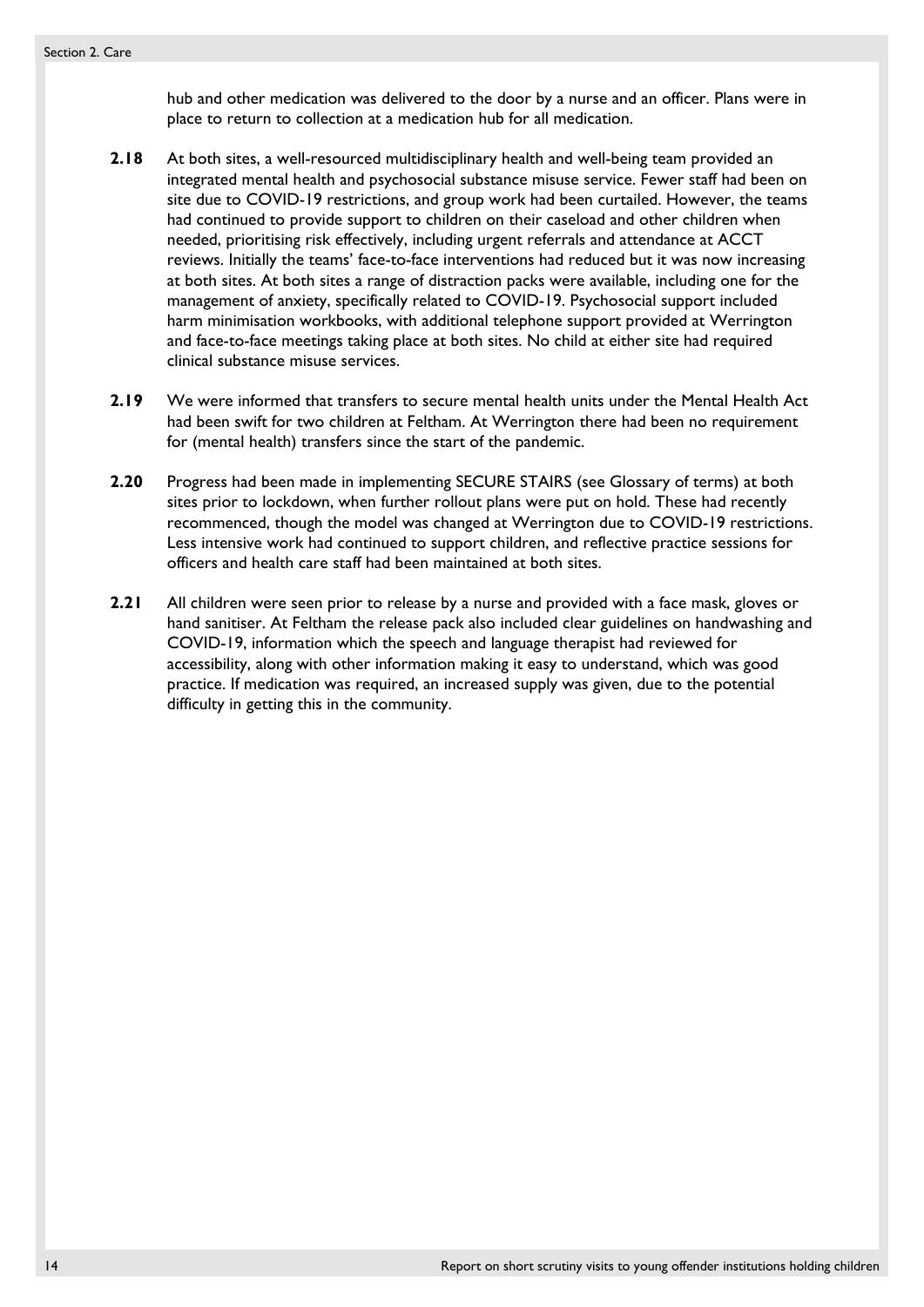## <span id="page-14-0"></span>**Section 3. Purposeful activity**

<span id="page-14-1"></span>In this section we report mainly on time out of cell and access to activities.

- **3.1** At both sites there were sufficient staff to run the restricted regime reliably so children knew what they could expect each day. Nevertheless, most children were locked up for around 22 hours a day and some for even longer. Staff and children themselves said they spent most of their day sleeping, watching TV or playing computer games.
- **3.2** At Feltham, managers had been creative in delivering as much activity as they could within the national restrictions. Most children received about two hours out of cell each day for exercise, showers and youth club activities. It was positive that managers had seconded prison officers to the youth work provider, which enabled greater provision of youth work. Those on the RCU received slightly less time out of cell. While there were no symptomatic children at the time of our visit we were told the regime for this group only offered access to showers and exercise twice a week, which was too limited. The regime provided on the health care inpatient unit, where one child was held, was poor (see paragraph [2.16\)](#page-12-0).
- **3.3** At Werrington the governor had gradually increased out of cell activity and face-to-face services. Most children were unlocked for 1 hour 45 minutes each day. This was made up of 45 minutes in the open air and 45 minutes for youth club with their other group members, as well as 15 minutes for a shower. Children in the RCU only received 45 minutes in the open air and 15 minutes for a shower.
- **3.4** In addition to the basic regime, children had access to varying levels of other out of cell activities. At Feltham children could eat communally one day a week for all three meals and attend structured exercise sessions on the sports pitch once or twice a week. Neither of these options were available at Werrington and many children there told us they missed having structured, staff-led PE activity. On both sites children could access library services at Werrington by visiting the library on a rota basis, and at Feltham through an outreach service.
- **3.5** All classroom-based education and training had ceased. Governors at both establishments had been ready and prepared to deliver classroom-based education earlier in the pandemic, but we were told plans had been blocked by HM Prison and Probation Service (HMPPS) and national staff associations. Education was limited to in-cell packs. These were tailored for each child and staff marked the work, provided feedback and spoke to children who did not complete work or who needed additional support. We were told take-up was good and as high as 87% at Werrington.
- **3.6** Following approval to move to level 3 of the National Framework for recovery (see [Glossary](#page-3-1)  [of terms\)](#page-3-1), plans were in place to ease restrictions and deliver additional activities. At Werrington, this was due to happen from 13 July: children would have six hours of education and 1.5 hours of PE each week. At Feltham, there were plans to deliver some face-to-face education provision within the two weeks following our visit. This would enable most children to access two days of face-to-face education each week.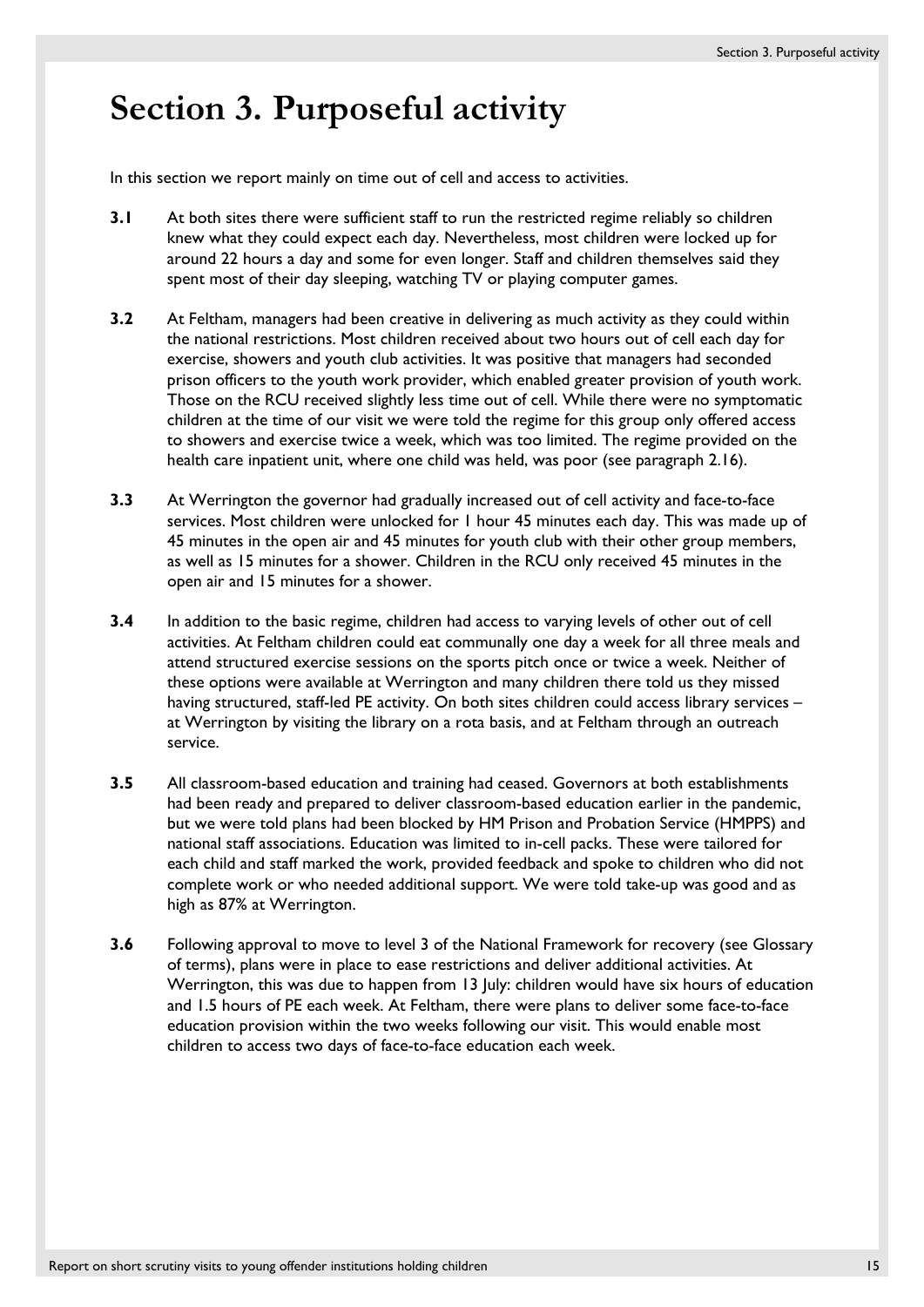# <span id="page-15-0"></span>**Section 4. Resettlement**

In this section, we report mainly on contact with families and friends, and release planning.

### **Contact with children and families and the outside world**

- **4.1** The suspension of visits had had a significant impact on many children who had experienced months without any face-to-face contact with their families and friends. Each site now had one laptop to use for Purple Visits video calling (see [Glossary of terms\)](#page-3-1) which enabled some face-to-face contact. About one-third of children had used the facility at Feltham and about half at Werrington. Both YOIs were encouraging children to use it, but the relatively low take-up reflected, in part, the reality that some children, especially those 'looked after', had no one to contact in this way (some families also struggled to produce the ID needed for using the video calling provision). At Feltham, some children found having a member of staff nearby during the call was not conducive to relaxed conversations and preferred to speak to family and friends by phone (see paragraph [4.4\)](#page-15-1).
- **4.2** At Feltham, prior to the availability of video calling, some proactive work had enabled a child whose family had additional needs to have video visits during the restricted regime. Some inter-prison phone calls had also been arranged.
- **4.3** Both sites were planning and preparing for the resumption of on-site social visits. At Werrington visits were due to restart the week after our visit, with children being able to have up to two each month.
- <span id="page-15-1"></span>**4.4** Children at both sites had in-cell phones and had become used to having conversations with family and friends in private, at times when they knew they could speak to the person they wanted to. At Werrington children received an additional £15 phone credit each week. At Feltham they received an extra  $\mathcal{L}10$  each week which could be added to by exchanging green cards awarded for good behaviour for phone credit.
- **4.5** Restricted status children at Feltham had been given more time each day to speak on the phone during the COVID-19 period. Both sites maintained checks on phone usage so that children who were not making calls could be identified and followed up. Werrington and Feltham both provided children with additional free letters to send.

### **Release planning**

- **4.6** Resettlement teams had continued working at both YOIs, were maintaining regular contact with children and were points of contact for families. The cycle of remand and training planning reviews continued as normal, with external participants (for example, parents and youth offending team workers) attending by telephone. At Werrington, children (apart from those on the RCU (see [Glossary of terms\)](#page-3-1) attended their reviews in person. At Feltham, children were consulted prior to and after their reviews but did not attend the meetings; this was the same for children on the RCU at Werrington. At Werrington children had free phone access to their youth offending teams and social workers; at Feltham resettlement practitioners facilitated this for children when they could, but at other times children had to use their phone credit.
- **4.7** Public protection arrangements continued as they had prior to COVID-19. Monthly risk management meetings had taken place, initially via teleconferencing, during the period of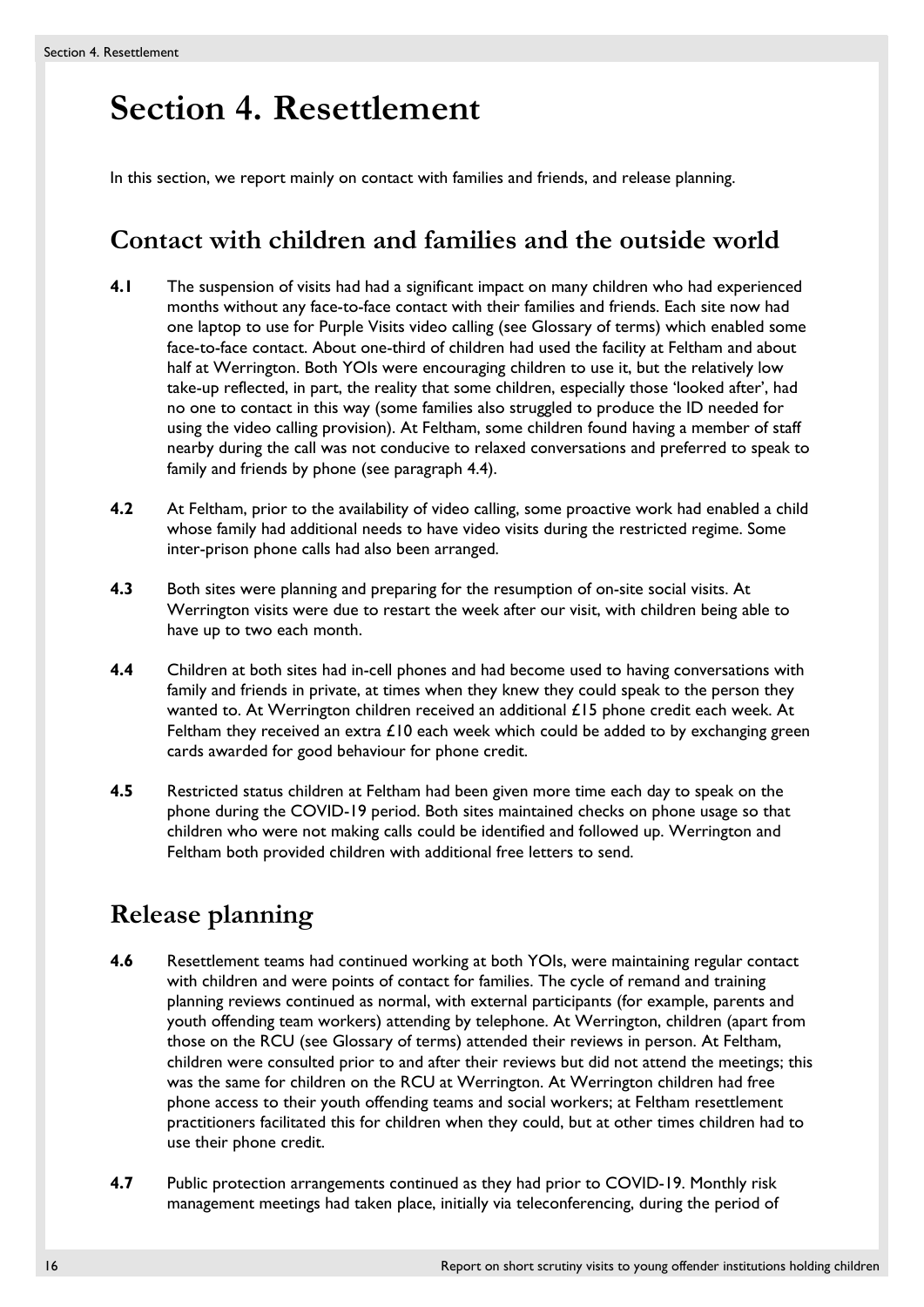restriction; Feltham had reinstated a monthly socially-distanced on-site meeting in June. We were told there were no backlogs in phone or mail monitoring for those children who had these requirements in place.

- <span id="page-16-0"></span>**4.8** Little focused one-to-one or offending behaviour work was taking place. At Feltham the small number of meeting rooms or offices available on the residential units were in frequent demand by different agencies, which made it difficult to have private conversations with children (see paragraph [1.16\)](#page-10-0).
- **4.9** Release planning work was being continued by the YOIs in conjunction with external partners. Children who were deemed suitable had been released on home detention curfew (HDC) or early release on a detention and training order throughout the COVID-19 period, with good input from the on-site health care teams.
- **4.10** All children released during the restricted regime had suitable accommodation to go to, and the YOIs continued to expect that they were met at the gate by a suitable adult. We were told about two cases at Feltham where this expectation had delayed release. A 15-year-old granted bail without being physically present in court had been detained for an extra night because external partners were unable to pick him up and ensure he got home safely. Another child, who was the subject of a national referral mechanism (NRM) as a victim of exploitation, had to wait until late evening to be released to a suitable adult after being given a non-custodial sentence, again without him being in court. These were poor outcomes, outside Feltham's control.
- **4.11** No children had been approved for early release through the End of Custody Temporary Release Scheme (ECTR, see [Glossary of terms\)](#page-3-1). The very small number of children who had been initially identified for consideration were found to be not suitable for release under the scheme.